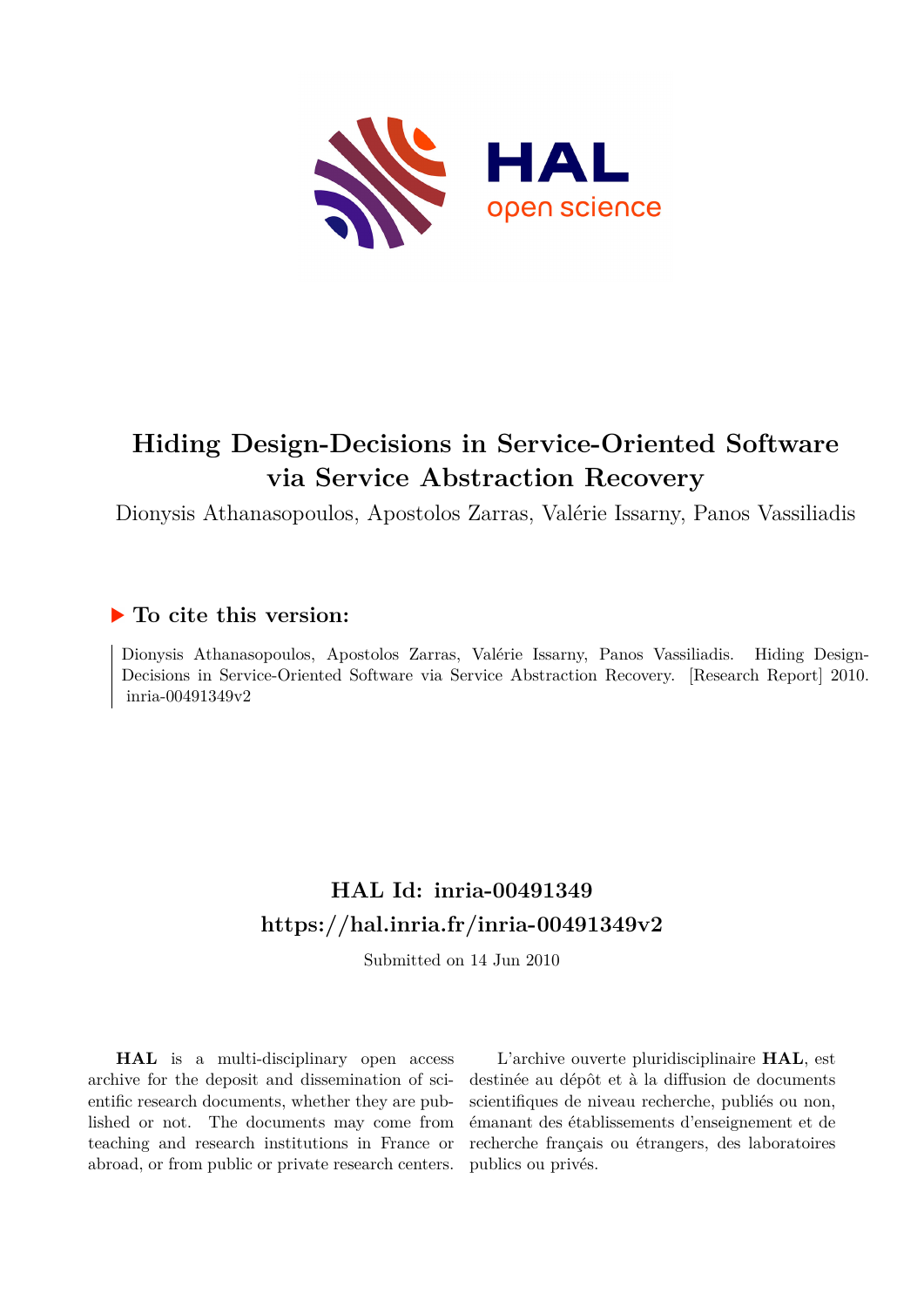# **Hiding Design-Decisions in Service-Oriented Software via Service Abstraction Recovery**

Dionysis Athanasopoulos Dep. of Computer Science - Univ. of Ioannina Greece INRIA-Paris-Rocquencourt dathanas@cs.uoi.gr

Apostolos V. Zarras Dep. of Computer Science - Univ. of Ioannina Greece zarras@cs.uoi.gr

Valerie Issarny INRIA-Paris-Rocquencourt Domaine de Voluceau - France Valerie.Issarny@inria.fr

Panos Vassiliadis Dep. of Computer Science - Univ. of Ioannina Greece pvassil@cs.uoi.gr

# ABSTRACT

In this paper, we propose an approach for the recovery of service abstractions out of sets of available services that play the role of alternative design-decisions, which can be used in a service-oriented application. A service abstraction provides a uniform interface that hides differences in the interfaces of alternative services and consequently allows reducing the coupling between the application and the services. To this end, we formally define the notion of service abstraction and propose a hierarchical clustering algorithm that incrementally recovers a hierarchy of service abstractions out of a given set of alternative design-decisions/services. Finally, we evaluate the proposed algorithm with real-world sets of services and report on our findings.

# 1. INTRODUCTION

The Service-Oriented Architecture (SOA) paradigm emerged as a promising solution to the rapid, low-cost development of software applications that integrate independent, reusable functionalities, designed, implemented and maintained by third parties [17]. According to SOA, existing functionalities are exposed as services that provide programmable interfaces. Then, the design of an application consists of a composition of such services, which is implemented via invocations on the services' operations. From a technical perspective, the Web services technology allows offering services that are accessible through the Web infrastructure [18].

SOA promotes the availability of alternative designdecisions: The synergy of these conceptual and technological advances results in a large amount of services that are published in public service registries (e.g., ServiceFinder<sup>1</sup>,

.

 $WebServiceList<sup>2</sup>, RemoteMethods<sup>3</sup>)$ . The contents of these registries are divided into different categories that include information about alternative design-decisions/services, which offer the same/similar functionality, through different programmable interfaces. Hence, application developers may conceive service compositions that benefit from the conjunction/disjunction of alternative services. This is useful in various cases; a service composition that consists of the conjunction of alternative services may serve for collecting and comparing data, offered by these alternative services, while a service composition that consists of the disjunction of alternative services may serve for handling service failures or service quality deterioration.

In general, we can distinguish two different categories of services that offer similar functionalities through different programmable interfaces. In the first category, we have alternative versions of a service that come from the same service provider [15]. In the second category, we have services developed by different service providers [14]. Taking a concrete example, in the RemoteMethods registry we may find various similar services that allow sending SMS messages to mobile phones.  $SMS-TXT<sup>4</sup>$  is a service, for which there exist different versions from the same service provider. These versions differ in both the communication protocols and the interfaces used for accessing the service functionality. The interfaces of two SMS-TXT versions are given in Figure 1(a). Both versions provide a single operation named SendSms. Nevertheless, in the SendSmsHttpPost interface the operation accepts as input 5 string parameters, while in the SendSmsSoap interface the same input data are organized in a single parameter that corresponds to a complex data type. On the other hand, GlobalSMSPro<sup>5</sup> is a service that comes from a different service provider and offers a more complex interface, named SMSTextMessaging-Soap (Figure 1(a)). This interface consists of 6 operations: SendMessage and SendMessagesBulk are the operations that actually send SMS messages to mobile phones, while the rest of the operations serve for monitoring the status of SMS messages, or finding information concerning different country codes, network standards, etc.

<sup>1</sup>http://demo.service-finder.eu/index

<sup>2</sup>http://www.webservicelist.com/

<sup>3</sup>http://www.remotemethods.com/

<sup>4</sup>http://www.sms-txt.co.uk/sendSms.asmx

<sup>5</sup>http://www.strikeiron.com/Apps/runapp.aspx?appid=95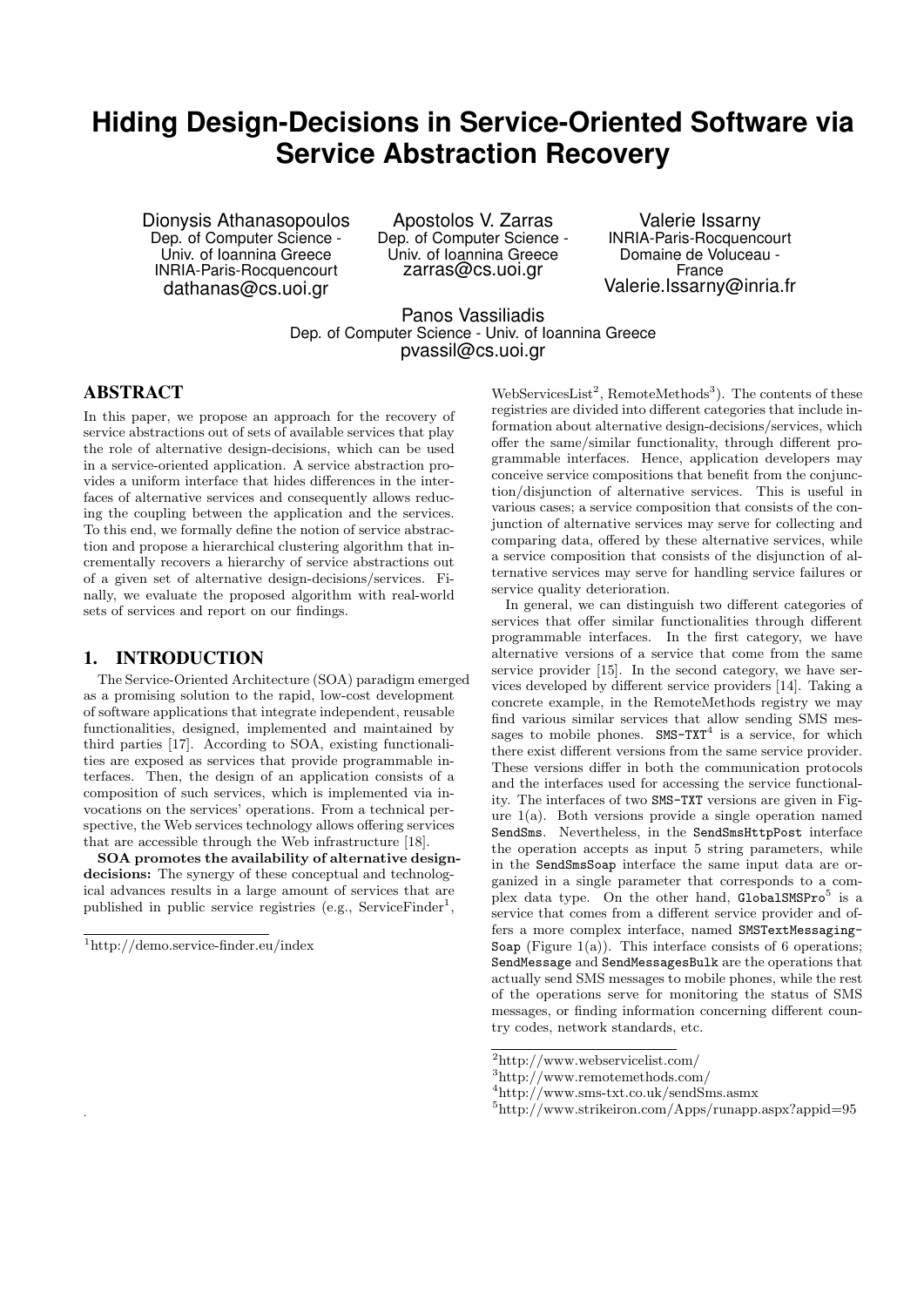

Figure 1: Motivating example.

Using alternative design-decisions increases the application to services coupling: From the application developers' perspective, the differences between the interfaces of alternative services should be handled so as to integrate these services in a particular application. Technically, the developer must implement a piece of code for every alternative service, at each point where the application needs to invoke an operation offered by this service (e.g., the SendSms operation of SMS-TXT and the SendMessage operation of GlobalSMSPro). Moreover, to incorporate in the application alternative services that will be found in the future, the corresponding points in the application must be modified accordingly. This naive approach implies that the application will be coupled with the interface of every alternative design-decision/service. In our example, for instance, the CompositeSender application is coupled with all three alternative options (Figure  $1(a)$ ).

Coupling can be reduced via the fundamental concept of abstraction: Of course the high degree of coupling between the application and the interfaces of alternative services can be avoided, by following a more sophisticated approach inspired by the fundamental principle of information hiding [13]; the typical technique to reduce coupling between an application and a set of alternative design-decisions that solve the same problem differently is to hide these designdecisions behind an abstraction. Using this concept in SOA amounts to hiding the differences of the interfaces of alternative services behind service abstractions. In simple words, a service abstraction should provide a unified interface that represents common/similar functionalities, offered by the different interfaces of the various alternative services. The service abstraction should be accompanied by a corresponding implementation of the unified interface that maps invocations on the operations of the unified interface, into invocations of corresponding operations, provided by the interfaces of the represented services. To complete the picture, the application developer must develop the application with respect to the service abstraction interface, instead of building it with respect to the different interfaces of the alternative services. Having developed the application that way, reduces coupling and consequently allows to easily change, add or remove alternative services, without affecting the application.

The way to define abstractions in SOA is harder than in traditional software development paradigms: The process of defining abstractions in SOA is much different compared to the one followed in traditional software development paradigms (e.g., object-oriented, component-based). Typically, in traditional paradigms we follow a principled, top-down approach, starting from the definition of an abstraction, which is followed by the implementation of the various concrete design-decisions that are hidden behind it. On the contrary, in SOA a bottom-up approach should be followed to take advantage of the notion of abstraction. In SOA, the various design-decisions/services are already there; consequently, abstractions must be reverse-engineered out of the existing available design-decisions. In our example, to reduce coupling between the CompositeSender application and the services involved, we have to reverse-engineer a service abstraction (e.g., Sms in Figure 1(b)), which offers a unified interface for the common functionality of the services. To this end, a first issue is to identify the operations of the different interfaces that realize similar/same functionality (e.g., the SendSms operations of the two versions of SMS-TXT and the SendMessage operation of GlobalSMSPro). Then, the second issue is to define, if possible, a corresponding unified operation (e.g., the Send operation in Figure 1(b)) for this common functionality. Concerning the implementation that typically accompanies a service abstraction, different approaches may be assumed. In certain cases it may be useful to develop a single implementation that provides access to all of the alternative services based on certain criteria. In other cases, it may be preferable to have a separate abstraction implementation per different alternative service.

In this paper, we investigate the issue of systematically recovering service abstraction definitions, along with mappings between the abstractions' unified interfaces and the interfaces of the represented alternative services. We do not focus on the generation of service abstraction implementations as this is more or less straightforward given the definition of a service abstraction and the mappings between the unified interface of the abstraction and the interfaces of the represented alternative services.

Contribution: Overall, the systematic definition of service abstractions out of existing services is a complex problem that should be handled to reduce coupling between serviceoriented applications and alternative design-decisions/services. Its complexity is the reason for which currently there is no automated solution; the state of the art approaches that employ the concept of service abstractions, rely for their definition on manual procedures, performed by the application developers and/or the service providers [10, 16, 19, 3, 2]. Going beyond the state of the art, in this paper we propose an automated approach for the recovery of service abstractions. To this end, we formally define the notion of service abstractions and propose a hierarchical clustering algorithm. The algorithm accepts as input a set of alternative services, found in a particular category of a public service registry, and incrementally recovers a corresponding hierarchy of service abstractions. Moreover, we evaluate the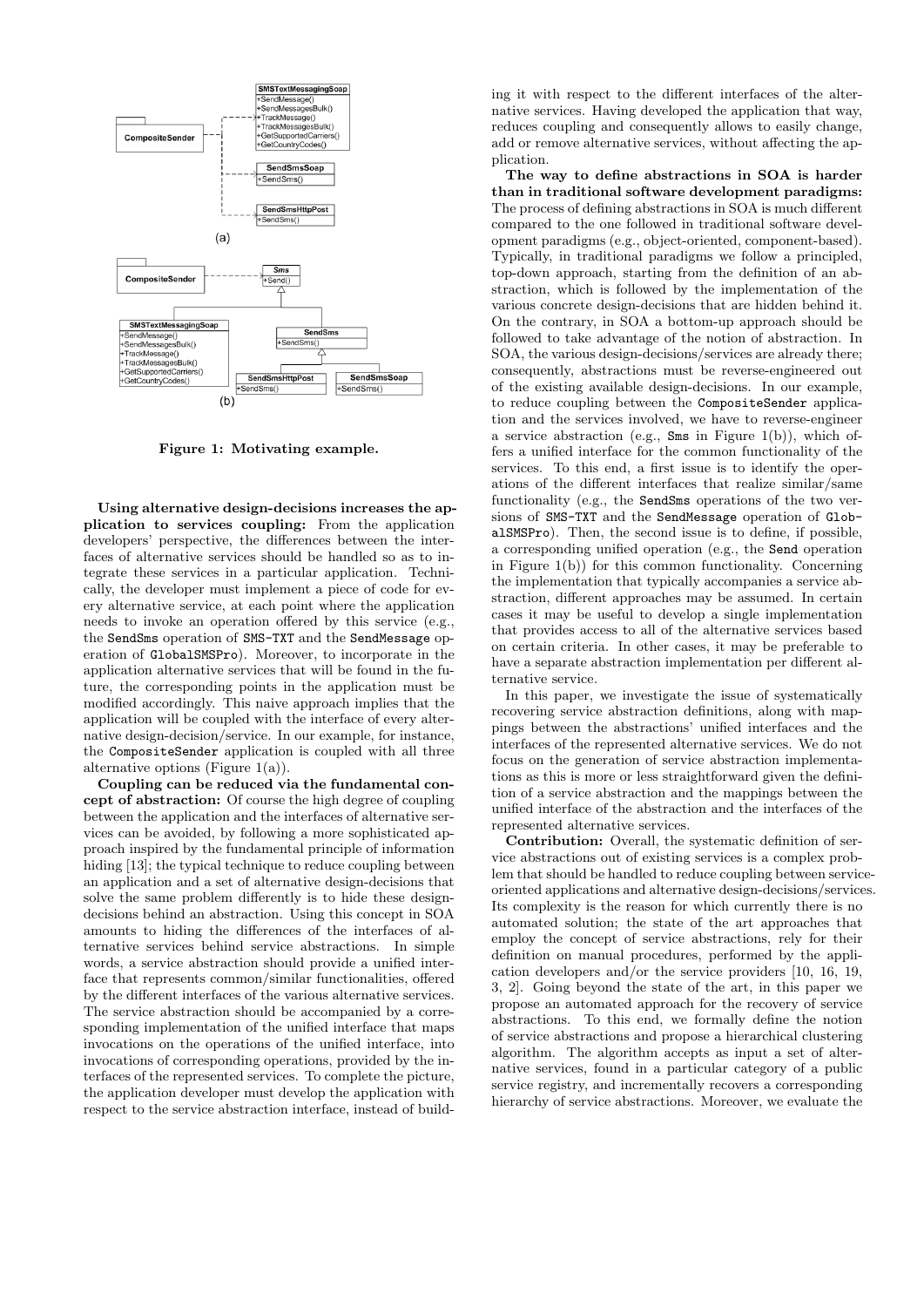proposed algorithm in real-world data sets [7].

The rest of this paper is structured as follows. Section 2 discusses the contribution of the proposed approach with respect to the state of the art. Following, Section 3 formally defines the notion of abstraction in SOA. Section 4, details the abstraction recovery algorithm. Finally, Section 5 provides the results of our experimental evaluation and Section 6 concludes this paper with a summary of our contribution and the future perspectives of this work.

# 2. RELATED WORK

Abstraction-based development in SOA is a promising solution towards decreasing the coupling between applications and services and facilitating the maintenance [5, 3, 2] and the validation [4] of service-oriented software. The main idea behind abstraction-based development in SOA is to define higher level abstractions, beyond service interfaces, and develop applications based on these abstractions.

Specifically, in [10] the authors propose a framework that allows defining has-a abstractions, which are called service composition patterns. A composition pattern can be refined into various alternative concrete service compositions. Hence, a client application developed with respect to the composition pattern can exploit any of these alternatives without being directly coupled with them. A similar approach that involves has-a abstractions is proposed in [19].

Moreover, in [16] the authors propose defining is-a abstractions, called abstract services. An abstract service represents a set of alternative services that offer similar functionality, via different interfaces. The abstract service offers an interface that can be mapped into the interfaces of the alternative services. Then, an application, developed with respect to the abstract service may use, via the interface of the abstract service, any of the alternative services, without being directly coupled with them.

Going one step further, in [3] we discuss the need for automating the extraction of service abstractions out of existing services. To this end, in [2] we propose an automated approach for the recovery of service abstractions, which aims at reducing the complexity of the service substitution problem [14, 15, 6, 1, 11]. Nevertheless, in the approach proposed in [2] the notion of service abstraction is very restrictive and the corresponding abstraction recovery technique very primitive, allowing the extraction of abstractions that can only represent services which provide equivalent interfaces. Practically, these are mainly interfaces of alternative versions of the same service.

In this paper, we propose an approach that automates the abstraction recovery process, while relaxing the aforementioned constraints. In particular, the proposed abstraction recovery algorithm belongs to the broader family of hierarchical clustering algorithms that have been widely used for the recovery of software architectures, the identification of objects, the discovery of configuration structures, etc.[9]. In the context of SOA, clustering has been employed to facilitate the discovery of services [7]. However, the goal in this case was to group services based on similar keywords used in their descriptions, as opposed to the discovery of abstractions that offer a unified interface for alternative services.

### 3. BASIC CONCEPTS

To formally define the notion of service abstraction we

#### Table 1: Definitions of basic concepts.

| $PortType = (n : string, O)$                                         | (1) |
|----------------------------------------------------------------------|-----|
| $O = \{Op_i : Operation   i = 1, \ldots, N\}\$                       |     |
| $Operation = (n : string, In : Message, Out : Message)$              |     |
| $Message = \{part_i : Part   i = 0, \ldots, M\}$                     |     |
| $Part = (n : string, type : BuildingType, lower : int, upper : int)$ |     |
|                                                                      |     |
| $Abstraction = (I : PortType, D, M)$                                 | (2) |

 $D = \{s_i : PortType | i = 1, ..., 2\}$  $M = \{m_{s_i} | \forall s_i \in D\}$  $m_{s_i} = (mop_{s_i}, M_{io})$  $mop_{s_i}: I.O \to s_i.O$  $M_{io} = \{m_{io_k} | \forall op_k \in I.O\}$  $m_{io_k} = (mi_{ki}, mo_{ki})$  $mi_{ki}: op_k. In \to mop_{s_i}(op_k). In$  $mo_{ki}: op_k.out \to mop_{s_i}(op_k).Out$ 

rely on a generic conceptual model, which is in line with the W3C standards for SOA [18]. The purpose of the model is to reflect the core concepts of services.

Specifically, we assume that a service may expose functionality through a set of interfaces. An interface (i.e., a PortType - Table 1), is specified in terms of its name and the set of its operations. Each operation, is characterized by a name and it is associated with an input message and an output message. A message is hierarchically structured, consisting of a number of parts, characterized by their names, their XML data types and their upper/lower multiplicity bounds; a message may also be empty. A data type of a particular part could be either built-in or complex (i.e., a hierarchically structured element, consisting of further build-in or complex data types). Notably, for the case of abstraction recovery, the notion of message (Table 1) is defined exclusively by the names and the build-in data types of the leaf elements of the message's hierarchical structure. The reason behind this choice is that the particular structure of input and output data of an operation adds further complexity, while not providing much useful information for the abstraction recovery. In our example, for instance, both versions of the SMS-TXT service (Figure 1(a)) provide an operation named SendSms. As previously mentioned (Section 1), even in this case, the input data are structured differently; in the SendSmsHttp-Post interface, we have 5 string parameters, while in the SendSmsSoap interface the same input data are organized in a single parameter that corresponds to a complex data type. Hence, the definitions of Table  $2(a)$ , (b) ignore the differences in the structure of the input data, reflecting that the significant input parameters are identical in both interfaces.

The main purpose of a service abstraction is to provide a unified interface for a pair of alternative services. In a sense, the service abstraction corresponds to an abstract type, while the represented services correspond to subtypes of this abstract type. In this context, Liskov & Wing defined in [8] a list of fundamental rules (invariants, history, preconditions, post-conditions, contra-variance, and co-variance), which guarantee that a type  $S$  is a correct subtype of a type T. To define the notion of service abstraction we considered these fundamental rules. However, some of these criteria cannot be applied in the case of service abstractions.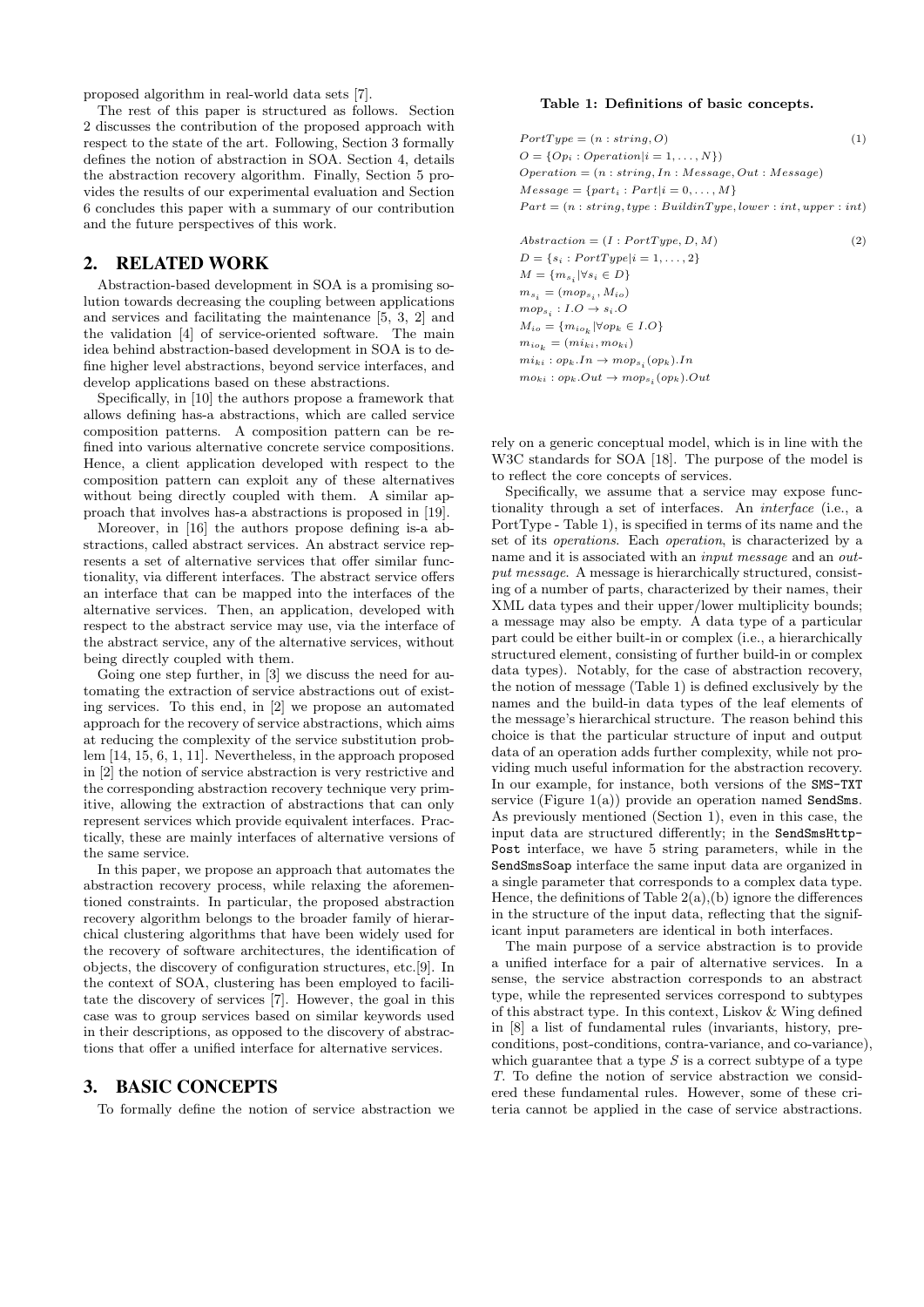Table 2: SMS-TXT service interfaces.



Specifically, the invariants and history rules are state-related constraints, which are not applicable to services since their descriptions do not reveal state information. Concerning the pre-conditions and post-conditions rules [8], certain service description languages provide means for specifying preconditions and post-conditions. However, our experience with several collections of available services, shows that preconditions and post-conditions are rarely provided. Hence, in the definition of service abstraction we mainly consider the contra-variance and co-variance rules. Briefly the contravariance rule states that every method  $m<sub>S</sub>$  of the type S is mapped to a method  $m<sub>T</sub>$  of the type T such that the type of each argument of  $m<sub>S</sub>$  is a subtype of the type of the corresponding argument of  $m<sub>T</sub>$ . The co-variance rule states that the type of the result of  $m<sub>T</sub>$  is a subtype of the result of  $m<sub>S</sub>$ . In the context of SOA, we assume that methods correspond to interface operations, whose only argument is their input message, while their result is their output message (Table  $1(1)$ ). Then, we define a service abstraction as follows:

Definition 1. Service Abstraction: A service abstraction is defined as a tuple that consists of: a set of interfaces, D, provided by a pair of alternative services; a unified interface I whose operations represent common/similar operations, offered by the interfaces of  $D$ ; a set of mappings,  $M$ , between  $I$  and the interfaces of  $D$  (Table 1(2)). Specifically,  $M$ (Table  $1(2)$ ) is defined as a pair of tuples. Each such tuple  $m_{s_i}$  corresponds to an alternative service interface  $s_i \in D$ and consists of:

- An injection  $mop_{s_i}$  (i.e., a one-to-one function) between the operations of I and the operations of  $s_i$ .
- A set of mappings  $M_{io}$  between the inputs/outputs of the operations of  $I$  and the inputs/outputs of the corresponding operations of  $s_i$ , which preserve the contravariance/co-variance rules. In particular,  $M_{io}$  (Table  $1(2)$ ) is a set of tuples; each such tuple  $m_{io_k}$  corresponds to an operation  $op_k$  of I and consists of:
	- An injection  $mi_{ki}$  that maps an input  $i_k \in op_kIn$ , to an input  $i_{s_i} \in mop_{s_i}(op_k). In such that <sup>6</sup>: (i_k. type \subseteq$  $i_{s_i}.type) \vee (i_k.upper \leq i_{s_i}.upper) \vee (i_k.lower \geq)$  $i_{s_i}.lower)$

Table 3: A part of the GlobalSMSPro interface.

|       | PortType           | <b>SMSTextMessagingSoap</b> |      |                  |                    |                       |  |  |  |
|-------|--------------------|-----------------------------|------|------------------|--------------------|-----------------------|--|--|--|
|       | operations         |                             |      |                  |                    |                       |  |  |  |
|       | <b>SendMessage</b> |                             |      | SendMessageBulk  |                    |                       |  |  |  |
|       | name               | type                        |      |                  | name               | type                  |  |  |  |
|       | ToNumber           | string                      | in.m | <b>ToNumbers</b> | string[*]          |                       |  |  |  |
| in.m  | FromNumber         | string                      |      | FromNumber       | string             |                       |  |  |  |
|       | FromName           | string                      |      | FromName         | string             |                       |  |  |  |
|       | MessageText        | string                      |      |                  | <b>MessageText</b> | string                |  |  |  |
|       | name               | type                        |      | out.m            | name               | type                  |  |  |  |
|       | ToNumber           | string                      |      |                  | ToNumber           | string <sup>*</sup>   |  |  |  |
|       | TrackingTag        | string                      |      |                  | TrackingTag        | string[*]             |  |  |  |
| out.m | <b>StatusCode</b>  | int                         |      |                  | <b>StatusCode</b>  | intl <sup>*</sup>     |  |  |  |
|       | <b>StatusText</b>  | string                      |      |                  | <b>StatusText</b>  | string <sup>*</sup> ] |  |  |  |
|       | <b>StatusExtra</b> | string                      |      |                  | StatusExtra        | string <sup>*</sup>   |  |  |  |

– An injection  $mo_{ki}$  that maps an output  $o_k \in$  $op_k. Out$  to an output  $o_{s_i} \in mop_{s_i}(op_k).Out$ , such that:  $(o_{s_i}.type \subseteq o_k.type) \vee (o_{s_i}.upper \le o_k.upper) \vee$  $(o_{s_i}.lower \geq o_k.lower)$ 

Given the previous definition of the notion of service abstraction certain remarks should be underlined. First, we must note that the interface a.I of a particular service abstraction a may provide fewer operations than the interfaces of the alternative services that belong to  $a.D$ . This is due to the fact that the operations of a.I represent a subset of the common/similar operations of the alternative services. For similar reasons an operation  $op_k$  of a.I requires an input message that consists of a unified set of input elements and produces an output message that consists of a unified set of output elements, which are common/similar in the pair of represented operations. The input elements that are not common in the represented operations may also be included in the input message of  $op_k$ . However, the default choice of the proposed approach is not to do so, in order to avoid recovering definitions of abstraction interfaces with very large numbers of inputs which may be confusing for application developers. On the other hand, the price to pay for this choice is that an implementation of the unified interface must deal with missing input elements (e.g. by providing default values), when mapping invocations on  $op<sub>k</sub>$ , into invocations of the represented operations.

Finally, we must note that according to the definition of the notion of abstraction, the interface  $a.I$  of  $a$  may be included in the set of interfaces  $a'.I$  of another service abstraction  $a'$ . In other words, it is possible to define a higher level service abstraction to represent pairs of lower level service abstractions, which in turn represent pairs of alternative services. Hence, the notion of abstraction enables the definition of hierarchically structured service abstractions. Practically, using higher-level abstractions in service-oriented applications introduces more benefits concerning the corresponding decrease in the coupling between applications and services, due to the fact that higher-level abstractions represent more services. In particular, the coupling reduction is defined as follows:.

Definition 2. Coupling reduction  $(CR)$ : The coupling reduction that can be achieved from using a service abstraction a in the design of a particular application, instead of the services that are represented by a, is  $CR(a) = N - 1$ , where  $N \geq 2$  is the number of leaf nodes (i.e., the total number of concrete service interfaces, represented by a) of the hierarchy, whose root is a.

<sup>&</sup>lt;sup>6</sup>Note that we use  $t_1 \subseteq t_2$  to denote that either  $t_1$  is equivalent with  $t_2$  (e.g., both types correspond to the XML string build-in type), or  $t_1$  is a subtype of  $t_2$  (e.g.,  $t_1$ = normalized-String which is subtype of  $t_2 = \text{string}$ )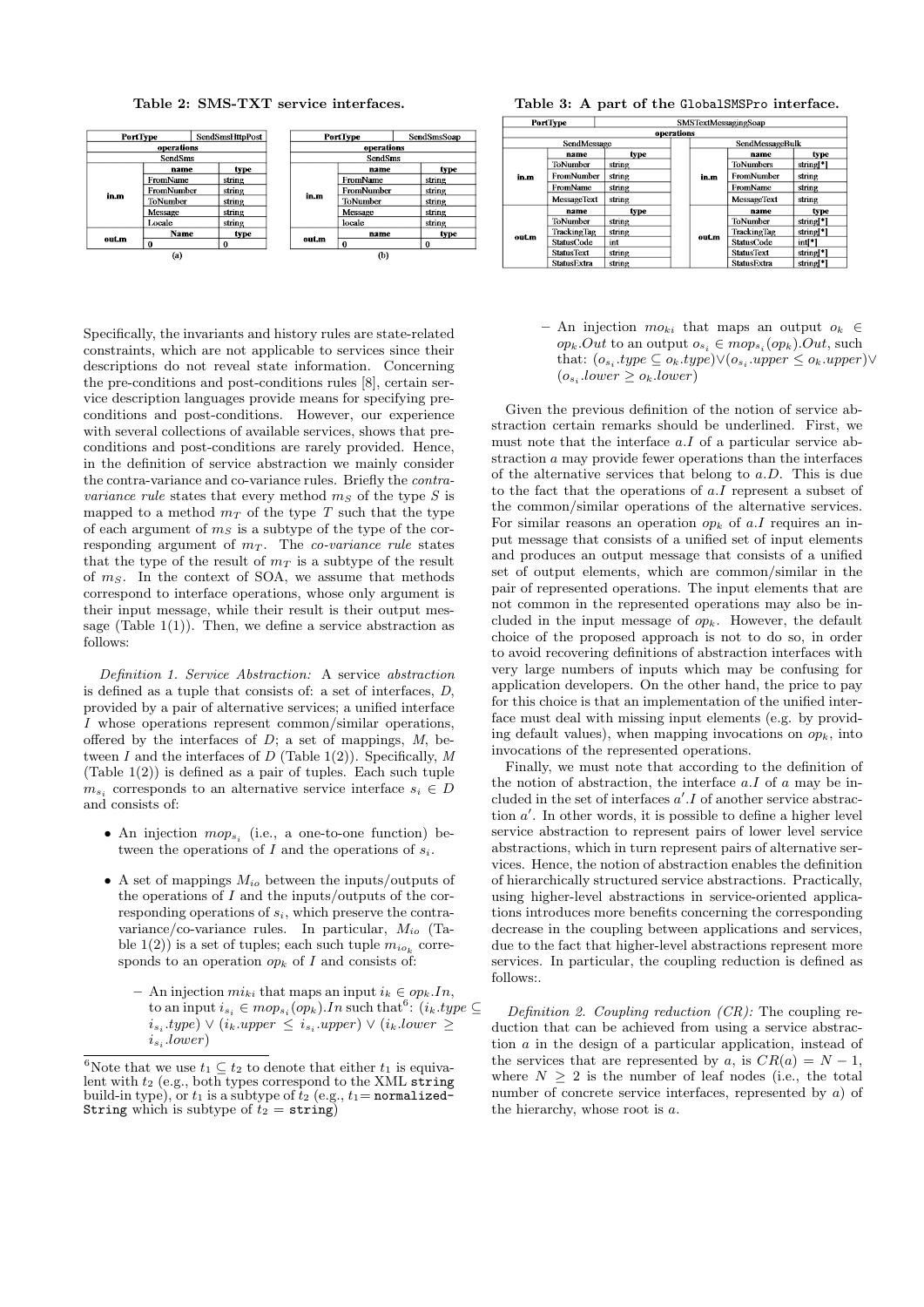In our example, for instance, (Figure  $1(b)$ ) SendSms is a lower level abstraction that represents the 2 different SMS-TXT interfaces, while Sms is a higher level abstraction that represents the 2 different SMS-TXT interfaces and the interface of GlobalSMSPro. Using the Sms abstraction (Figure 1(b)) in the CompositeSender application, instead of the 3 service interfaces that are represented by Sms results in 1 dependency between the CompositeSender and Sms, instead of 3 dependencies (Figure  $1(a)$ ) between the CompositeSender and the represented interfaces. Hence the overall coupling reduction is 2.

# 4. ABSTRACTION RECOVERY IN SOA

Given a set of alternative design-decisions/services, the goal of the proposed abstraction recovery algorithm is to define service abstractions for alternative services and organize the recovered abstractions hierarchically as previously discussed. Nevertheless, in general there may be different combinations of alternative services that result in multiple candidate definitions of service abstractions (e.g., combining the two versions of SMS-TXT vs. combining a version of SMS-TXT with GlobalSMSPro). For that reason the algorithm is an iterative process: during each step the best combination of services is selected for the definition of a corresponding abstraction. Roughly, the best combination is the pair of services that results in the most representative abstraction, i.e., the abstraction that is most similar to the services that it represents. Generally, the degree of similarity/relevance of the different parts of a whole determines how cohesive is the latter. In our case, to be able to assess different candidate abstractions, we define in Section 4.1 a distance metric, called lack of cohesion of abstraction (LoCA). Given this metric, the goal of the overall algorithm is to construct service abstractions by selecting at each step combinations of services that minimize the value of LoCA. Following, in Section 4.2, we detail the extraction of candidate service abstractions based on LoCA, while in Section 4.3 we discuss the core steps of the algorithm that concern the recovery and hierarchical organization of service abstractions.

#### 4.1 Cohesion of service abstractions

Naturally, LoCA assesses the relevance of a particular abstraction to the services that it represents, with respect to both textual (i.e., names of interfaces, operations, input/output elements) and type (types of input/output elements) information. Moreover, LoCA is defined, such that its values are in the range [0, 1] with 0 being the value that characterizes abstractions that are as relevant as possible to the services that they represent.

Definition 3. Lack of Cohesion of Abstraction (LoCA): Given a service abstraction a,  $LoCA(a)$  is defined as the average of the distances between the interface a.I of a and the interfaces of the alternative services that are represented by a (Table 4(1)). Specifically, the distance  $D_I(a,I,s_i)$  between  $a.I$  and the interface  $s_i$  of an alternative service is defined (Table 4(2)) as the average of the normalized edit distance between the names of the two interfaces<sup>7</sup>, and the

#### Table 4: Definition of LoCA.

$$
LoCA(a) = \frac{\sum_{\forall s_i \in a.D} D_I(a.I, s_i)}{|a.D|}
$$
(1)

$$
D_I(a.I, s_i) = \frac{NED(a.I.n, s_i.n)}{2} + \sum_{\text{Norm } \in \mathcal{S}_I, I, O} D_{op}(op_k, mop_{s_i}(op_k))
$$
\n
$$
(2)
$$

$$
\frac{\sum_{\forall op_k \in a.I.O} D_{op}(op_k, mop_{s_i}(op_k))}{2 * |a.I.O|}
$$
  
2 \* |a.I.O|  
1 (on. 201) - NED(op\_k.n, mop<sub>s\_i</sub>(op\_k).n)

$$
D_{op}(op_k, mop_{s_i}(op_k)) = \frac{1}{2} + \frac{1}{2}
$$
\n
$$
D_{io}(op_k, mop_{s_i}(op_k))
$$
\n
$$
(3)
$$

$$
D_{io}(op_k, mop_{s_i}(op_k)) = \frac{D_i(op_k. In, mop_{s_i}(op_k). In)}{2} + (4)
$$
  

$$
D_o(op_k. Out, mop_{s_i}(op_k). Out)
$$

$$
D_i(op_k. In, mop_{s_i}(op_k).In) = \frac{\sum_{\forall i_k \in op_k. In} D_p(i_k, mi_{ki}(i_k))}{|op_k.In|}
$$
(5)

$$
D_o(op_k. Out, mop_{s_i}(op_k).Out) = \frac{\sum_{\forall o_k \in op_k. Out} D_p(o_k, mo_{k}(o_k))}{|op_k. Out|}
$$

$$
D_p(i_k, mi_{ki}(i_k)) = \frac{NED(i_k.n, mi_{ki}(i_k).n)}{2} + \tag{6}
$$

$$
D_p(o_k, mo_{ki}(o_k)) = \frac{N D_T(i_k, type, mi_{ki}(i_k), type)}{2}
$$

$$
D_p(o_k, mo_{ki}(o_k)) = \frac{N E D(o_k, n, mo_{ki}(o_k), n)}{2} + \frac{N D_T(o_k, type, mo_{ki}(o_k), type)}{2}
$$

average of the distances between the operations of a.I and their mappings (i.e., the operations of  $s_i$ , determined by the injection  $mop_{s_i}$  that belongs to the abstraction mappings  $a.M$ ). In the same way, the distance between an operation  $op_k \in a.I.O$  and the mapping of this operation  $mop_{s_i}(op_k) \in s_i.O$  is defined as the average of the normalized edit distance between the names of the operations and the average of the distances of their input and output messages (Table  $4(3)$ ). Similarly, the distance between the input/output messages of  $op_k$  and  $mop_{s_i}(op_k)$  is defined as the average of the distances between the constituent elements of the input/output messages of  $op<sub>k</sub>$  and their mappings, determined by the injections,  $mi_{ki}, mo_{ki}$  that belong to the operation input/output mappings  $M_{io}$ , (Table 4(4-5)). Finally, the distance between two input/output elements is defined as the average of the normalized edit distance between their names and the normalized distance between their build-in types  $type_k, type_{s_i}$  (Table 4(6)). According to Definition 1, these build-in types are related with a subtype relationship (due to the contra-variance or the covariance rules). Consequently,  $type_k, type_{s_i}$  are on the same path of the standard XML type hierarchy. Hence, the normalized distance between them is obtained by the absolute subtraction of their depths, divided by the maximum height of the XML type hierarchy,  $ND_T(type_k, type_{s_i}) = \frac{|d(type_k) - d(type_{s_i})|}{maxHeight}$ .

#### 4.2 Recovering candidate abstractions

Constructing a candidate abstraction ca that represents a given pair of interfaces  $s_i, s_j$  amounts to defining the abstraction's interface  $ca.I$  and the mapping  $ca.M$  between this interface and the represented interfaces. By convention,

<sup>&</sup>lt;sup>7</sup>Typically, the edit distance between two strings  $s_1, s_2$  with lengths n, m can be defined as  $ED(s_1, s_2) = n + m - 2$  $lcs(s_1, s_2)$ , where  $lcs(s_1, s_2)$  is the length of their longest common substring; then, their normalized edit distance is  $NED(s_1, s_2) = \frac{2*ED(s_1, s_2)}{n+m+ED(s_1, s_2)}$ .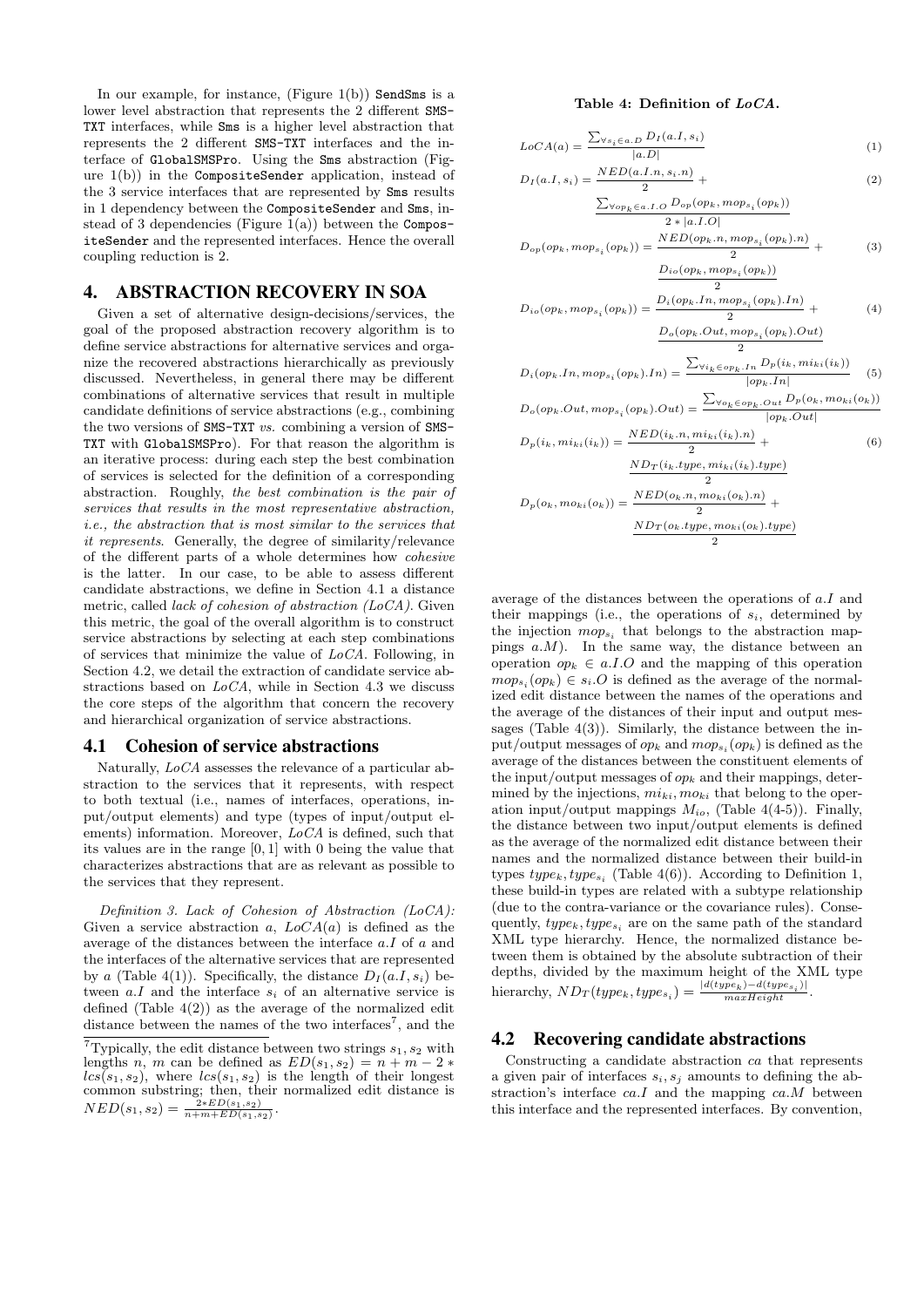the interface  $ca.I$  is named with the maximum common substring of the names of the interfaces  $s_i, s_j$ .

The complexity of determining the operations that constitute the abstraction interface lies into the fact that the operations of  $s_i, s_j$  can be combined into pairs in various ways. Each different pair of  $s_i, s_j$  operations corresponds to a different candidate operation that can be part of the abstraction interface. In our example, for instance, the SendSms operation of the SMS-TXT service (Table 2) can be combined with the SendMessage operation of GlobalSMSPro (Table 3); alternatively, the SendSms operation can be combined with the SendMessagesBulk operation of GlobalSMSPro. Nevertheless, the overall goal of the algorithm is to construct the abstraction that is most relevant to the services that are represented by this abstraction. In line with this ultimate goal, the algorithm must construct the most relevant interface for the candidate abstraction. In other words, ca.I must be constructed in a way such that the number of operations of  $ca.\dot{I}$ (equiv. the number of pairs of  $s_i, s_j$  operations for which the algorithm constructs operations in  $ca.\dot{I}$  is maximized, while  $LoCA(ca)$  is minimized. Hence, determining the operations that constitute the abstraction interface amounts to solving an optimization problem and particularly the maximum weighted matching problem in a bipartite graph.

Specifically, let  $G_{op} = \{s_i O \cup s_j O, CO\}$  be a bipartite graph consisting of two disjointed sets of vertices that represent, respectively, the operations of  $s_i$  and the operations of  $s_j$ . An edge  $op_k \in CO$  that connects a pair of operations  $op_{s_i} \in s_i.O, op_{s_j} \in s_j.O$ , represents a candidate operation that can be constructed for this pair of operations. Hereafter, we use the term abstract operation to refer to  $op_k$ . Moreover, we must note that the bipartite graph may not be complete since it may not be possible to define an abstract operation for every possible pair of  $op_{s_i}, op_{s_j}$  due to the contra-variance and the co-variance rules that must hold between  $op_k$ ,  $op_{s_i}$  and  $op_{s_j}$ . The edges of  $G_{op}$  are weighted; the weight of each edge is the average of the distances between the abstract operation  $op_k$  and the operations that are represented by  $op_k$ , i.e.,  $w_{op_k} = \frac{D_{op}(op_k, op_{s_i}) + D_{op}(op_k, op_{s_j})}{2}$ 2 .

Having this bipartite graph, the maximum weighted matching problem consists of finding the largest possible set of edges (abstract operations) that do not share common vertices (operations of the  $s_i, s_j$  interfaces), such that the sum of the weights of the edges is minimal. Then, according to Theorem 1, the solution to the aforementioned problem is also the solution to the problem of finding the most relevant interface for  $s_i, s_j$ .

THEOREM 1. Let ca be the abstraction defined for the pair of services  $s_i, s_j$  such that  $ca.D = \{s_i, s_j\}$  and  $ca.I.O = O$ , where O is the solution of the maximum weighted matching problem for  $G_{op} = \{s_i.O \cup s_j.O, CO\}$ . Then,  $LoCA(ca)$  is minimal with respect to the different combinations of pairs of operations, provided by  $s_i, s_j$ .

PROOF. Given that  $O$  is the solution of the maximum  $\sum_{\forall op_k \in O} w_{op_k}$  is minimal with respect to the different comweighted matching problem for  $G_{op}$  we have that  $W_{op}$  = binations of pairs of operations, provided by  $s_i, s_j$ . Moreover, given that  $ca.I.O = O$  with simple calculations we have:  $LoCA(ca) = \frac{NED(ca.1.n,s_i.n) + NED(ca.1.n,s_j.n)}{4} + \frac{W_{op}}{4 * |O|}.$ Therefore,  $LoCA(ca)$  is also minimal with respect to the different combinations of pairs of operations, provided by  $s_i, s_j$ .  $\Box$ 

However, in order to construct  $G_{op}$  we still have to define candidate abstract operations for the different pairs of operations, provided by  $s_i, s_j$ . To do so, each candidate abstract operation  $op_k$  that represents  $op_{s_i}, op_{s_j}$  is named by the maximum common substring of the names of  $op_{s_i}, op_{s_j}$ . Moreover, the input/output elements that constitute the input/output messages of  $op_k$  must be defined. Each input/output message element must represent a corresponding pair of input/output message elements of  $op_{s_i}, op_{s_j}$ . At this point, we face a similar problem as before. There are many different candidate input/output messages that result from different combinations of the input/output elements of  $op_{s_i}, op_{s_j}$ . Consequently, there are different candidate values for the weight  $w_{op_k}$  that characterizes  $op_k$  in  $G_{op}$ .

Obviously, to minimize  $LoCA(ca)$  the most relevant input/output message must be defined for  $op_k$ , i.e., the value of  $w_{op_k}$  should be minimized. In detail, to define the most relevant input/output messages for  $op_k$  we have to solve the following optimization problem: for the input and the output messages of  $op_k$  the number of elements that constitute them must be maximized, while the  $w_{op_k}$  that characterizes  $op_k$  in  $G_{op}$  must be minimized.

To deal with the aforementioned problem, let  $G_{in} = (op_{s_i}.In \cup$  $op_{s_j}.In, C_{In}$ ) be a bipartite graph consisting of two disjointed sets of vertices that represent, respectively, the input elements of  $op_{s_i}$  and the input elements of  $op_{s_j}$ . An edge  $i_k \in C_{In}$  that connects a pair of input elements  $i_{s_i} \in op_{s_i}.In$ ,  $i_{s_j} \in op_{s_j}.In$  represents a candidate input element of  $op_kIn$ that can be constructed for this pair of input elements. The element is named by the maximum common substring of the names of  $i_{s_i}, i_{s_j}$ . Concerning the type of  $i_k$  we have the following cases:

- If the types of  $i_{s_i}, i_{s_j}$  are related with a subtype relationship, then the type of  $i_k$  is set to the most concrete type of the two (Table 5(1) gives further details for the case where  $i_{s_i}.type \subseteq i_{s_j}.type$ .
- Otherwise, it is not possible to define an input element that represents  $i_{s_i}, i_{s_j}$  in a way that preserves the contra-variance rule, i.e.,  $G_{in}.C_{In}$  shall contain no edge between  $i_{s_i}, i_{s_j}$ . At this point, we must further point out that if the bipartite graph  $G_{in}$ , defined for the input messages of  $op_{s_i}, op_{s_j}$  contains no edges at all, i.e.,  $G_{in}.C_{In} = \emptyset$ , then we cannot define a candidate abstract operation for  $op_{s_i}, op_{s_j}$  i.e., there shall be no edge between these two operations in  $G_{op}$ .

The edges of  $G_{in}$  are weighted; the weight of each edge is the average of the distances between the input element  $i_k$  and the input elements that are represented by  $i_k$ , i.e.,  $w_{ik} = \frac{D_P(i_k, i_{s_i}) + D_P(i_k, i_{s_j})}{2}$ . The special case where the in $w_{ik}$  –<br>put message of  $op_{s_i}$  (or  $op_{s_j}$ ) has no input elements (i.e., the input message is empty) is treated as follows: The input message of  $op_k$  is also considered empty; in terms of the graph  $G_{in}$  we have that the elements of the input message of  $op_{s_i}$  are connected with an empty input element that represents the empty input message of  $op_{s_i}$ . The weight of the edges that connect the input elements of  $op_{s_j}$ , with the empty input element of  $op_{s_i}$  is maximum (i.e.,  $w_{ik} = 1$ ).

Similarly, let  $G_{out} = (op_{s_i}.Out \cup op_{s_j}.Out, C_{Out})$  be a bipartite graph consisting of two disjointed sets of vertices that represent, respectively, the output elements of  $op_{s_i}$  and the output elements of  $op_{s_j}$ . An edge  $o_k \in \mathcal{C}_{Out}$  that connects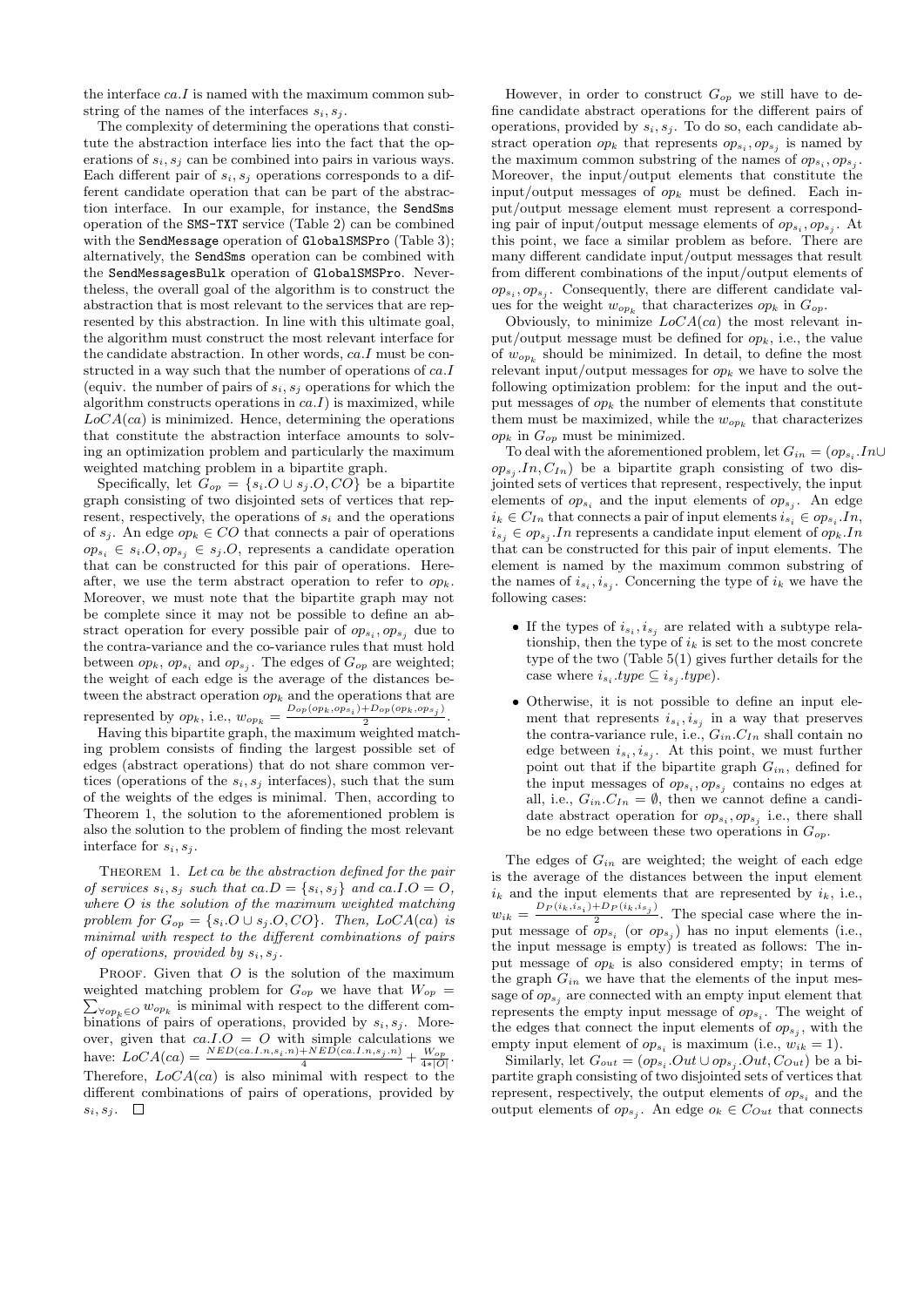#### Table 5: Definitions of types for the operations of candidate service abstractions.

$$
\begin{array}{lcl} & ((i_{s_i}.type \subseteq i_{s_j}.type) \vee & & (1) \\ & (i_{s_i}.upper \leq i_{s_j}.upper) \vee (i_{s_i}.lower \geq i_{s_j}.lower)) \Rightarrow \\ & ((i_k.type = i_{s_i}.type) \vee \\ & (i_k.lower = i_{s_i}.lower) \vee (i_k.upper = i_{s_i}.upper)) \\ & ((o_{s_i}.type \subseteq o_{s_j}.type) \vee & & (2) \\ & (o_{s_i}.upper \leq o_{s_j}.upper) \vee (o_{s_i}.lower \geq o_{s_j}.lower)) \Rightarrow \\ & ((o_k.layer = o_{s_j}.lower) \vee \\ & (o_k.lower = o_{s_j}.lower) \vee (o_k.upper = o_{s_j}.upper)) \end{array}
$$

a pair of output elements,  $o_{s_i} \in op_{s_i}.Out, o_{s_j} \in op_{s_j}.Out$ represents a candidate output element of  $op_k.out$ . As in the case of inputs,  $o_k$  is named by the maximum common substring of the names of  $o_{s_i}, o_{s_j}$ . Regarding the type of  $o_k$ we have:

- If the types of  $o_{s_i}, o_{s_j}$  are related with a subtype relationship, then the type of  $o_k$  is set to the most generic type of the two (Table 5(2) gives further details for the case where  $o_{s_i}.type \subseteq o_{s_j}.type$ .
- Otherwise,  $G_{out}.C_{Out}$  shall not contain an edge between  $o_{s_i}$ ,  $o_{s_j}$  to avoid jeopardizing the co-variance rule. As in the case of inputs, if  $G_{out}$ , contains no edges at all, then we cannot define a candidate abstract operation for  $op_{s_i}, op_{s_j}$  i.e., there shall be no edge between these two operations in  $G_{op}$ .

As in the case of  $G_{in}$ , the edges of  $G_{out}$  are weighted, i.e.,  $w_{ok} = \frac{D_P(o_k, o_{s_i}) + D_P(o_k, o_{s_j})}{2}$  $\frac{12}{2}$ . The special case where the output message of  $op_{s_i}$  (or  $op_{s_j}$ ) is empty is treated similarly to the case of empty input messages.

Given  $G_{in}$  and  $G_{out}$ , we proceed by solving the maximum weighted matching problem for both of these graphs. In particular, solving the problem in the case of  $G_{in}$  amounts to finding the maximum number of edges (input elements for the candidate abstract operation  $op_k$ ), such that the sum of the weights of the edges is minimal. Solving the same problem for  $G_{out}$  consists of finding the maximum number of edges (output elements for the candidate abstract operation  $op_k$ ), such that the sum of the weights of the edges is minimal. Then, according to Theorem 2, the combination of these two solutions gives the solution to the problem of finding input and output messages for  $op_k$ , such that  $w_{op_k}$ is minimized.

THEOREM 2. Let  $op_k$  be the abstract operation, defined for the pair of operations  $op_{s_i} \in s_i$ ,  $op_{s_i} \in s_j$  and  $op_kIn =$ In,  $op_k Out = Out$ , where, In, Out are the solutions of the maximum weighted matching problem for  $G_{in}$ ,  $G_{out}$ . Then,  $w_{op_k}$  is minimal with respect to the different combinations of input/output elements of  $op_{s_i}$ ,  $op_{s_j}$ .

PROOF. Given that  $In, Out$  are, the solutions of the maximum weighted matching problem for  $G_{in}$ ,  $G_{out}$  we have that  $W_{in} = \sum_{\forall i_k \in In} w_{ik}$  and  $W_{out} = \sum_{\forall o_k \in Out} w_{ok}$  are minimal. In addition, given that  $op_k In = In, op_k Out =$ Out with simple calculations we have:

Table 6:  $G_{in}$  graph for the inputs of SendSms and the inputs of SendMessage.

|         | SendMessage                 |                                                          |                   |                           |                              |  |  |  |
|---------|-----------------------------|----------------------------------------------------------|-------------------|---------------------------|------------------------------|--|--|--|
|         |                             | <b>FromNumber</b><br><b>ToNumber</b><br>string<br>string |                   | <b>FromName</b><br>string | <b>MessageText</b><br>string |  |  |  |
|         |                             |                                                          |                   |                           |                              |  |  |  |
|         | <b>FromName</b>             | $\Omega$                                                 | FromN             | <b>FromName</b>           | Me                           |  |  |  |
|         |                             | string                                                   | string            | string                    | string                       |  |  |  |
|         | string                      | 0.43                                                     | 0.21              | $\bf{0}$                  | 0.39                         |  |  |  |
|         | <b>FromNumber</b><br>string | Number                                                   | <b>FromNumber</b> | FromN                     | $\mathbf{m}$                 |  |  |  |
|         |                             | string                                                   | string            | string                    | string                       |  |  |  |
| SendSms |                             | 0.16                                                     | 0                 | 0.21                      | 0.45                         |  |  |  |
|         | <b>ToNumber</b><br>string   | <b>ToNumber</b>                                          | Number            | $\Omega$                  | m                            |  |  |  |
|         |                             | string                                                   | string            | string                    | string                       |  |  |  |
|         |                             | 0                                                        | 0.16              | 0.43                      | 0.44                         |  |  |  |
|         | <b>Message</b><br>string    | M                                                        | M                 | Me                        | <b>Message</b>               |  |  |  |
|         |                             | string                                                   | string            | string                    | string                       |  |  |  |
|         |                             | 0.43                                                     | 0.43              | 0.39                      | 0.09                         |  |  |  |
|         | locale                      | $\Omega$                                                 | $\Omega$          | e                         | e                            |  |  |  |
|         |                             | string                                                   | string            | string                    | string                       |  |  |  |
|         | string                      | 0.42                                                     | 0.43              | 0.43                      | 0.43                         |  |  |  |

 $w_{op_k} = \frac{{}_{NED(op_k..n,op_{s_i}.n) + NED(op_k.n,op_{s_j}.n)}}{4} + \frac{W_{in}}{8 * |In|} + \frac{W_{out}}{8 * |Out|}.$ Therefore,  $w_{op_k}$  is also minimal.

Overall, the interface of a candidate abstraction ca that represents a given pair of interfaces  $s_i, s_j$  is constructed based on the graphs  $G_{in}$ ,  $G_{out}$  and  $G_{op}$  that were previously detailed. Technically, the maximum weighted matching problem is solved in all cases based on the fundamental Munkres algorithm [12] that is adapted to the specificities of our problem. To complete the definition of ca, the mappings  $ca.M$  are defined based on  $G_{op}$  and the graphs  $G_{in}$ ,  $G_{out}$ , defined for every operation  $op_k$  of ca.I.O. In particular, the injections  $mop_{s_i}, mop_{s_j}$  that map the operations of ca.I to the operations of  $s_i, s_j$  are derived directly from the sub-graph  $G'_{op} = \{s_i.O \cup s_j.O, ca.I.O\}$  of  $G_{op}$ ; for every pair of nodes  $op_{s_i}, op_{s_j}$  that is connected with an edge  $op_k \in ca.I.O$  we have that  $mop_{s_i}(op_k) = op_{s_i}$  and  $mop_{s_j}(op_k) = op_{s_j}$ . Similarly, the injections  $mi_{ki}, mi_{kj}$  between the inputs of  $op_k$  and the inputs of the operations that are represented by  $op_k$  are derived from the sub-graph  $G'_{in} = (op_{s_i}.In \cup op_{s_j}.In, op_k.In)$  of the graph  $G_{in}$ ; for every pair of nodes  $i_{s_i}, i_{s_j}$  that is connected with an edge  $i_k \in$  $op_kIn$  we have that  $mi_{ki}(i_k) = i_{s_i}$  and  $mi_{kj}(i_k) = i_{s_j}$ . Finally, the injections  $mo_{ki}$ ,  $mo_{kj}$  between the outputs of  $op_k$ , and the outputs of  $op_{s_i}, op_{s_j}$ , are derived directly from the sub-graph  $G'_{out} = (op_{s_i}.Out \cup op_{s_j}.Out, op_k.Out)$  of  $G_{out}.$ 

Returning to our example, Table 6 gives the adjacency matrix that represents the  $G_{in}$  graph for the input elements of SendSms (Table 2) and SendMessage (Table 3). The dark grey cells are the nodes of the graph, while the white cells are the edges. Hence, each white cell corresponds to a candidate input that can be constructed, characterized by its name, type and weight. Solving the maximum weighted matching problem in this graph results in the subset of the most relevant candidate inputs (edges), represented by the light grey cells, which minimize the value of  $W_{in}$ .

Table 7, gives the adjacency matrix that represents the  $G_{op}$  graph for the SendSmsSoap interface of SMS-TXT and the SMSTextMessagingSOAP interface of GlobalSMSPro. The edges correspond to the candidate abstract operations that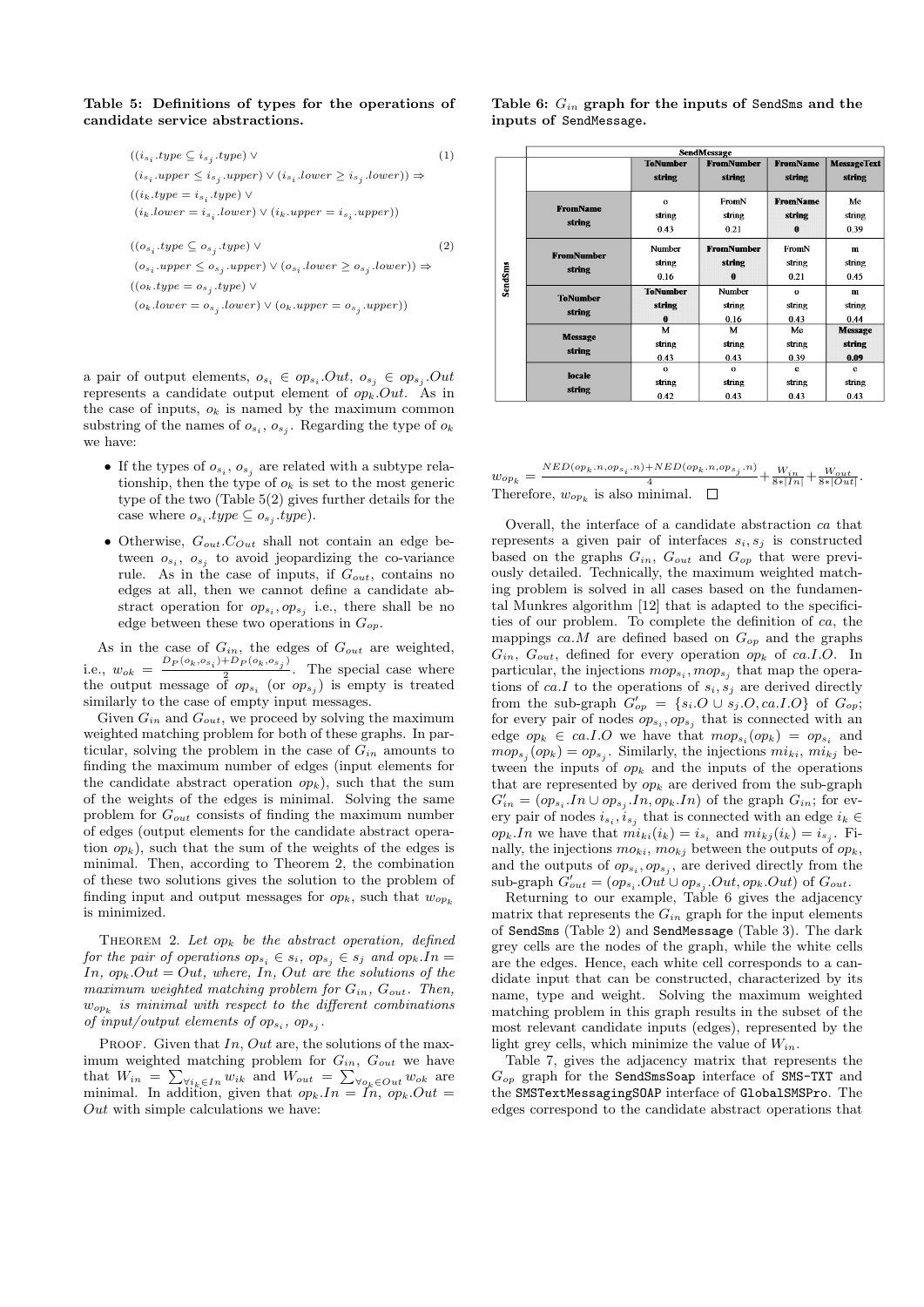Table 7:  $G_{op}$  graph for the SMS-TXT and the GlobalSM-SPro services.

|                      | SendSmsSoap                 |                   |
|----------------------|-----------------------------|-------------------|
|                      |                             | <b>SendSms</b>    |
|                      | <b>SendMessage</b>          | <b>Send, 0.53</b> |
|                      | <b>SendMessageBulk</b>      | Send, 0.57        |
|                      | <b>TrackMessage</b>         | S.0.78            |
|                      | <b>TrackMessageBulk</b>     | S.0.79            |
| SMSTextMessagingSoap | <b>GetCountryCodes</b>      | S.0.94            |
|                      | <b>GetSupportedCarriers</b> | S.0.95            |

can be constructed, when we combine these two interfaces towards constructing a corresponding candidate service abstraction. Solving the maximum weighted matching problem in this graph results in a single edge that corresponds to an operation named Send which represents the SendSms and the SendMessage operations. The detailed description of the overall candidate abstraction for the aforementioned two services is given in Table 8(b).

# 4.3 Core steps of the algorithm

The abstraction recovery algorithm accepts as input a set of service interfaces  $S = \{s_i : PortType | i = 1, ..., K\},\$ provided by alternative services. The output of the algorithm is a set of hierarchically structured service abstractions  $A = \{a_l : Abstraction | l = 1, ..., L\}$ . To this end, the algorithm iteratively performs the following steps:

- 1. For every pair of interfaces  $s_i \in S$ ,  $s_j \in S$  the algorithm attempts to extract the most relevant candidate abstraction ca that conforms to Definition 1. This may not be possible for every pair of service interfaces due to the contra-variance and the co-variance rules that must hold between the interface of the abstraction and the interfaces of the represented services. Hence, the outcome of this step is a set of candidate abstractions CA. For every candidate abstraction  $ca \in CA$ ,  $LoCA(ca)$ , is calculated.
- 2. Among all the extracted candidate service abstractions the algorithm selects  $ca \in CA$  that is characterized by the minimum lack of abstraction cohesion, i.e.,  $\forall ca' \in$  $CA|ca' \neq ca \Rightarrow LoCA(ca') \geq LoCA(ca).$
- 3. The selected abstraction ca is included in the result, i.e.,  $A = A \cup \{ca\}$ . Moreover, the services that are represented by ca are removed from the input set, i.e.,  $S = S - ca.D.$  Finally, ca.*I* is included in *S*, i.e.,  $S = S \cup \{ca.I\}$ , so as to serve for the recovery of higher level abstractions.
- 4. The algorithm repeats steps (1) to (4), until the input set comprises only one element, namely, the root abstraction of the resulting abstraction hierarchy A, which generalizes all the available service interfaces, or until no further abstractions can be recovered.

Given that the proposed algorithm is a variant of agglomerative clustering, its complexity is  $O(|S|^2 * \log(|S|)).$ 

Table 8: Examples of candidate service abstractions.

|      | <b>SendSms</b><br>PortType |        |      | PortType          |            | <b>Sms</b> |        |
|------|----------------------------|--------|------|-------------------|------------|------------|--------|
|      | operations                 |        |      | operations        |            |            |        |
|      | <b>SendSms</b>             |        |      | Send              |            |            |        |
|      | name                       | type   |      |                   | name       |            | type   |
|      | FromName                   | string | in.m |                   | FromName   |            | string |
|      | FromNumber                 | string |      |                   | FromNumber |            | string |
| in.m | ToNumber                   | string |      |                   | ToNumber   |            | string |
|      | Message                    | string |      |                   | Message    |            |        |
|      | locale                     | string |      |                   |            |            | string |
|      | name                       | type   |      |                   | name       |            | type   |
| outm | 0<br>0                     |        |      | outm              | 0          |            | 0      |
| (a)  |                            |        |      | $\left( b\right)$ |            |            |        |

Getting back into our example, suppose that the input to the proposed algorithm comprises the interfaces of the two versions of the SMS-TXT service (Table 2) and the interface of the GlobalSMSPro service (Table 3). During its first step, the algorithm constructs a candidate abstraction  $ca_1$  that represents the interfaces of the two versions of the SMS-TXT service (Table 8(a)). The interface of  $ca_1$  comprises a single operation that represents the two SendSms operations of the represented interfaces. The value of  $LoCA$  for  $ca<sub>1</sub>$  is 0.23. Two more candidate abstractions  $ca_2, ca_3$  are constructed based on the interface of GlobalSMSPro and the interfaces of the two versions of the SMS-TXT service. The interfaces of  $ca_2, ca_3$  are identical (Table 8(b)) and the values of  $LoCA$ for them are 0.62, 0.68.

Therefore, according to  $LoCA$ ,  $ca<sub>1</sub>$  is the most representative abstraction, which is the outcome of the first iteration of the algorithm. This is a reasonable result which reflects the fact that  $ca<sub>1</sub>$  represents the interfaces of two different versions of the same service, while  $ca_2, ca_3$  represent pairs of independently developed services. During the second iteration,  $ca_1$  can be further combined with the GlobalSMSPro service to produce a higher level abstraction that represents the interfaces of all the alternative services. Overall, Figure 1(b) gives the results of the abstraction recovery process for the services of our example.

### 5. EVALUATION

To assess our abstraction recovery approach we used the proposed algorithm to reverse engineer service abstractions out of the woogle data set [7], which comprises a rich variety of services that have been retrieved using the woogle Web crawler. The goal of the assessment was to investigate the quality of the results produced by the proposed approach, which was evaluated with respect to: (1) the wellformedness of the interfaces of the extracted abstractions and their mappings to the interfaces of the represented services; (2) the coupling reduction  $CR$  (Definition 2) that can be achieved from the abstractions; (3) the  $LoCA$  (Definition 3) that characterizes the abstractions. An abstraction is considered well-formed if the operations of the abstraction interface are mapped into corresponding operations of the represented services that constitute alternative options for the same functionality.

In our experiments we used 6 different sets of alternative design-decisions/services. Each one of the 6 sets included the contents of a different category of woogle services. A brief description of each input set is given in Table 9. Cer-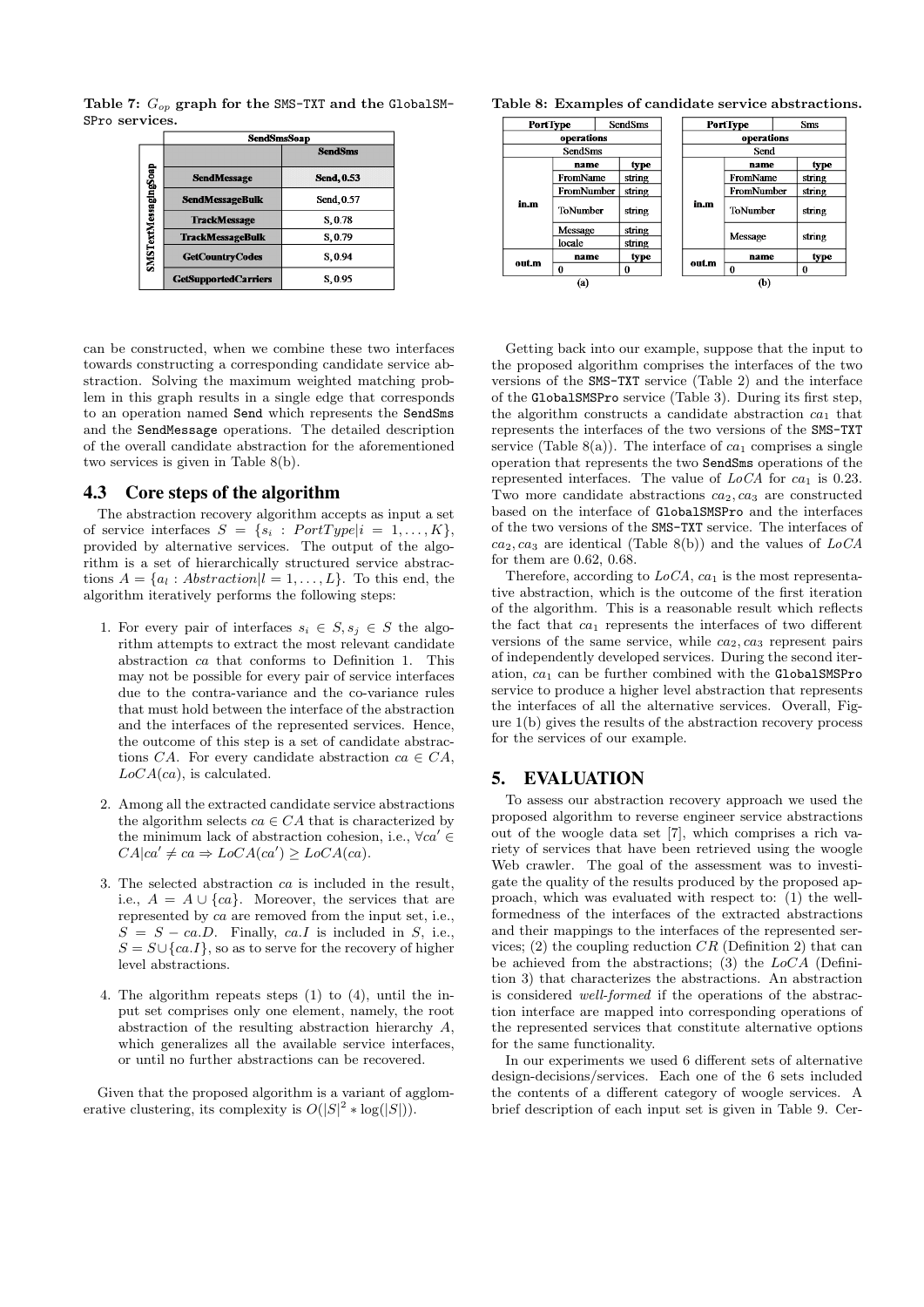|  |  |  |  | Table 9: Input sets descriptions. |
|--|--|--|--|-----------------------------------|
|--|--|--|--|-----------------------------------|

| Category     | $#$ service interfaces | Description                   |
|--------------|------------------------|-------------------------------|
| SMS          |                        | sending SMSs to mobile phones |
| Email        | 16                     | calendar services             |
| <b>WHOIS</b> |                        | find info for people          |
| Bank         |                        | Check credit card information |
| Content      |                        | weather, news services        |
| Utilities    | 25                     | math, search engines, etc.    |

Table 10: Experimental results: ranges of  $LoCA$  & CR per input set.

| <b>Service Categories</b><br><b>Abstractions</b><br><b>Categories</b> |                             | SMS       | Email         | Bank          | <b>WHOIS</b>  | <b>Content</b> | <b>Utilities</b>               |
|-----------------------------------------------------------------------|-----------------------------|-----------|---------------|---------------|---------------|----------------|--------------------------------|
|                                                                       | Same provider - well formed | 0.05-0.23 | $0.06 - 0.33$ | $0.09 - 0.16$ | $0.12 - 0.23$ | $0.08 - 0.21$  | $0.06 - 0.17$                  |
|                                                                       | well formed                 | 0.33-0.46 | 0.36-0.65     | 0.30          | 0.03-0.34     | $0.0 - 0.33$   | 0.28-0.54                      |
| Different<br>provider                                                 | not well formed             | ۰         | 0.5           | 0.71          | 0.73-0.85     | 0.50-0.875     | 0.50-0.66                      |
| (a) Ranges of $LoCA$ .                                                |                             |           |               |               |               |                |                                |
| <b>Abstractions</b><br><b>Categories</b>                              | <b>Service Categories</b>   | SMS       | Email         | Bank          | <b>WHOIS</b>  | <b>Content</b> | <b><i><u>Utilities</u></i></b> |
|                                                                       |                             |           |               |               |               |                |                                |

(b) Ranges of CR.

 $1-9$ 

 $3 - 13$ 

 $1-5$ 

 $3 - 40$ 

 $\overline{1-3}$ 

 $1-16$ 

well formed

ot well for

Differen

 $5-13$ 

tain categories (i.e., Content and Utilities) were more noisy than the others, in the sense that they were quite broad, containing services that were not much relevant with each other.



#### Figure 2: Experimental results: well-formed vs. non well-formed abstractions.

Quality of results: Figure 2 and Table 10 provide a summary of the results that we obtained from the 6 input sets of services that were used in our experiments. Specifically, Figure 2 compares the percentages of well-formed and non-well-formed abstractions. Table 10(a) gives the ranges of the values of LoCA for the recovered abstractions per different input set. Table  $10(b)$  shows the ranges of  $CR$  for the recovered abstractions per different input set. Finally, Figure 3 provides a more detailed view of the abstraction hierarchy that was extracted for the case of the SMS input set.

Concerning the quality of the results, we performed a detailed review of the abstractions that were extracted from each input set. The main observation of the review was that the extracted abstractions in all input sets can be divided in 3 main categories. The first category consists of abstractions characterized by relatively small values of  $LoCA$  (< 0.2) in all cases) and  $CR$  ( $\lt$  3 in all cases). Their percentages range for the different input sets from 15% to 77%. All these abstractions are well-formed and represent interfaces of different versions of the same service. The second category comprises abstractions characterized by higher values of  $LoCA \ll 0.65$  in all cases) and  $CR \ll 9$  in all cases). Their percentages range for the different input sets from 15% to 70%. These abstractions are also well-formed. The interfaces of the represented services are offered by different service providers. Finally, the third category consists of non-well-formed abstractions, in the sense that certain operations of the abstractions interfaces were mapped into irrelevant operations of the represented services. The percentages of these abstractions range per different input set from 0% to 35%. These percentages are quite reasonable, considering that the results were produced by a fully automated process. As expected the highest percentages of nonwell-formed abstractions were observed in the most noisy input sets (i.e., Content and Utilities), while in most other cases the percentages of non-well-formed abstractions were less than 15%. The values of LoCA for all the non-wellformed abstractions were greater than  $> 0.5$ .



#### Figure 3: Recovered abstraction hierarchy for the SMS input set.

Therefore, we can conclude that the proposed approach produced for all input sets a high percentage of well-formed abstractions (ranging from 65% to 100% for the 6 input sets) that reduce the coupling between applications and services. A smaller percentage of these abstractions (ranging from 15% to 70% for the 6 input sets) is even more beneficial